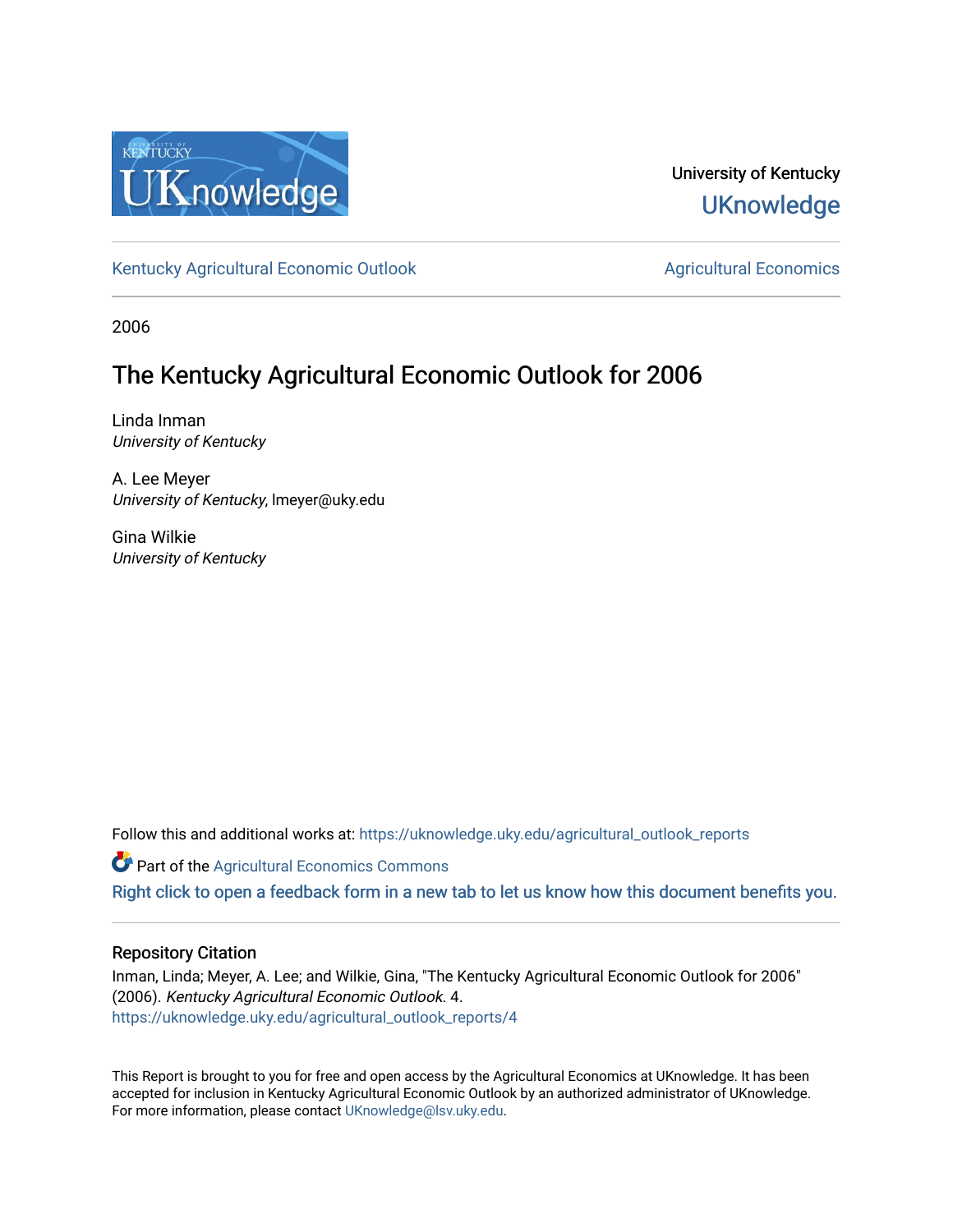

### **Kentucky Agricultural Economy** *Craig Infanger, Larry Jones and Will Snell*

**2005 Review:** Despite weather and market uncertainties, 2005 was another good year for Kentucky agriculture. We estimate that 2005 farm cash receipts, while probably not breaking the record 2004 record, will be slightly over \$4 billion. Record cash receipts coupled with government and tobacco buyout payments will enable net farm income for 2005 to remain relatively strong, despite significant increases in energy-based input prices and rising interest rates.

Livestock cash receipts gained an estimated 6.3% (2005 over 2004) while crop cash receipts declined 19%. Livestock sectors registering significant increases (estimated) included equine, cattle and poultry. These three enterprises collectively represented 89% of all livestock cash receipts in the Commonwealth. Equine receipts exceeded \$1 billion for the second time. Poultry (all poultry categories) is again the second largest category of cash receipts with an estimated \$907 million, up 11% above the 2004 level. Beef cattle receipts increased to \$652 million, a 5% gain. Dairy receipts declined due to lower milk prices.

The decline in crop receipts was led by more than a \$150 million decline in tobacco farm cash receipts and a \$123 million decline in cash receipts of the state's major row crops including corn, soybeans and wheat. The only crop sector registering an increase was floriculture/ornamental, increasing by \$8 million (10%).

**2006 Outlook:** Given normal weather and continued world economic growth, we expect Kentucky farm cash receipts to potentially reach a new record of \$4.14 billion in 2006. Cash receipts increases are expected in the equine, poultry, floriculture/ornamental, corn and tobacco. Cash receipts for soybeans, dairy and cattle are expected to decline slightly. But the 2006 outlook for the entire sector suggests a continuation of relatively strong net farm income in response to ag sales, government payments and buyout checks.

The bulk of equine, poultry, and grain income is generally concentrated to a relatively small percentage of Kentucky farms and geographic regions. Once the lump sum buyout checks are received, some tobacco dependent regions of central and eastern Kentucky may face the prospects of significant declines in net farm income beyond 2005/06 as many producers have few alternatives for offsetting the decline in tobacco income.



## **Tobacco**  *Will Snell*

**2005 Review:** This past year was a historic one for Kentucky tobacco farmers as they produced a crop for the first time in more than 60 years without any production controls or safety nets. A large percentage of tobacco farmers opted to exit the industry in 2005. For the remaining growers, lower anticipated prices, along with increasing market uncertainty, labor and barn space constraints, and a very challenging growing season resulted in burley production falling by more than 30%. This occurred during a period of expanding leaf exports and tightening world supplies for quality tobaccos. Pre-buyout pool stocks buffered the shortfall, along with some additional burley production from non-traditional areas. Dark tobacco production fared much better in response to improving product demand and contract price incentives. Collectively, Kentucky tobacco cash receipts likely fell to around \$250-\$275 million. However, Kentucky tobacco farmers did receive around \$240 million for their first installment of the tobacco buyout, with additional buyout dollars flowing in 2005 as many farmers opted for a lump sum payment for the remaining nine payments. Tobacco farmers also received two grower lawsuit payments and their last Phase II distribution, together totaling nearly 200 million additional dollars for Kentucky tobacco farmers in 2005.

**2006 Outlook:** After a year of "observing," many growers and buyers are still uncertain how the industry may evolve in the postbuyout era. As in 2005, there will likely be another noticeable exit of burley growers in 2006, with production continuing to shift to the areas that can consistently produce the quality attributes demanded by the companies at the lowest cost. However if price/profit incentives are provided in the 2006 contracts, some of the remaining growers will likely expand. Export demand may continue to exhibit some modest growth in 2006 and the percentage of imported tobacco utilized by domestic manufacturers is expected to decline. Consequently, disappearance (use) of U.S. burley will likely rebound in 2006 as buyers continue to adjust to the post-buyout marketing environment.

AGRICULTURE & NATURAL RESOURCES . FAMILY & CONSUMER SCIENCES 4-H/YOUTH DEVELOPMENT . COMMUNITY & ECONOMIC DEVELOPMENT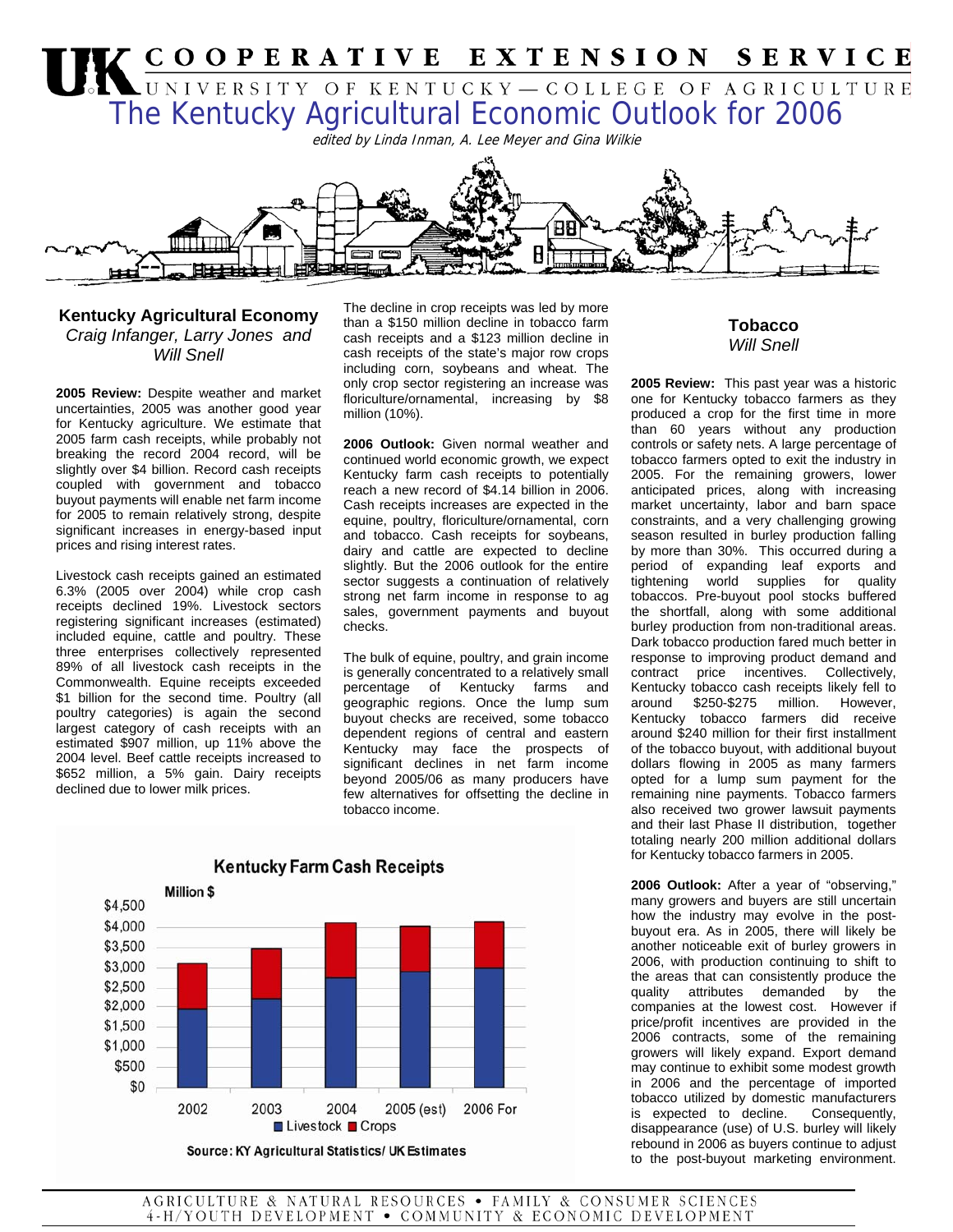Some growth in domestic burley use will be fulfilled by the utilization of pre-buyout pool stocks. Dark tobacco will continue to benefit from strong product demand, limited overseas competition, and the ongoing close relationship with domestic smokeless tobacco manufacturers. While the future for those remaining in the sector remains very uncertain, production and cash receipts for the Kentucky tobacco sector have the potential to expand in future years if growers are provided price/profit incentives to remain in production.

#### **Grains**  *Steve Riggins*

**2005 Review:** U.S. corn production for 2005 now looks to total over 11 billion bushels for a second consecutive year. USDA has forecast 2005 U.S. corn yield to average a second best ever of 148.4 bu./acre (November Crop Report). Even though 2005 corn yield is well below last season's exceptional average of 160.4 bu./acre, the 2005 corn crop will still be viewed as very interesting from a yield perspective. Illinois had a very dry spring and summer while Missouri, Kansas, significant sections of Indiana and Kentucky received less than normal moisture. These states achieved better than expected yields given the weather. The upper Midwest and western corn-belt states experienced very good yields. Total disappearance of U.S. produced corn is projected to exceed 10.8 billion bushels and this may be the last year, barring a crop short-fall, when total corn use is less than 11 billion bu.

The huge crop will result in an increase in carryover stocks and keep any price rallies in check. If corn exports and use for ethanol live up to expectations, prices might be somewhat higher than expected by many farmers, but they should still be below those of last season and well below those of two years ago.

The situation for soybeans is very similar to that for corn  $-$  a second year in a row of very large production (3+ billion bushels of soybeans), robust disappearance (but down slightly from last season's record level due to a slight drop in projected exports), and building stock levels with lower prices. Currently, USDA places U.S. average soybean yield at a record setting 42.7 bu/acre, up a half bu/acre over last year's record yield.

Land devoted to wheat production in the U.S. continued to decline in 2005, but at a slower pace than has been the case since the 1996 farm bill. Wheat acres harvested for grain have stabilized at last year's level. Yield for the 2005 harvest averaged 42 bu/acre, just under the two prior crop years. Total U.S. wheat production from the 2005 crop is

**Kentucky Tobacco Cash Receipts** 



Source: Ky Ag Stats/NASS, UK Estimates for 2005

about 90 million bushels less than the expected total disappearance of 2.19 billion bushels. Stable U.S. stocks coupled with adequate global wheat and corn production will serve to restrain any price rallies in U.S. wheat.

**Outlook for 2006:** The price outlook for U.S. corn, wheat and soybeans over the next several months will be heavily dependent on production prospects for corn and especially soybeans in the southern hemisphere, weekly export sales, China corn and soybean trade, and livestock feed demand in the U.S. By early spring, the driving force behind the price outlook will be expectations about acres planted to principal crops in the U.S. and South American soybean production. U.S. production prospects will then dominate the market news until at least mid-summer.

USDA's forecast calls for a 10% increase in U.S. corn exports while wheat exports are expected to decline for a second year in a row (6%). Cumulative weekly corn sales and export inspections are slightly disappointing compared to both last year and to the average weekly pace needed to validate USDA's projection for total annual corn exports.

Cumulative weekly data for wheat is mixed as an indicator of eventual total annual U.S.

wheat exports. The sales data is running somewhat ahead of the pace needed while the cumulative inspection data is slightly behind the required total.

Soybean exports are projected to be strong at 1.075 billion bushels, the second best year ever, but down from last year's record of 1.103 billion bushels. Even though China has been buying a large percentage of weekly U.S. soybean sales, their pace is behind the record setting level of last season. The market is currently very concerned about the impact of a possible spread of Asian bird flu on feed demand in general.

large supplies of soybeans, wheat and corn in the global market and (forecast**)** record large production of soybeans by South America next spring should serve to restrain commodity prices this winter. However, low commodity prices have stimulated record or near record setting usage rates for these commodities. In addition, the increasing percentage of U.S. produced corn that goes into domestic ethanol production (14%) will support corn prices. More new ethanol plants are expected to come into production and the production of biodiesel should increase significantly (three fold) due to recent tax changes, the new energy bill and the rising prices of energy sources.

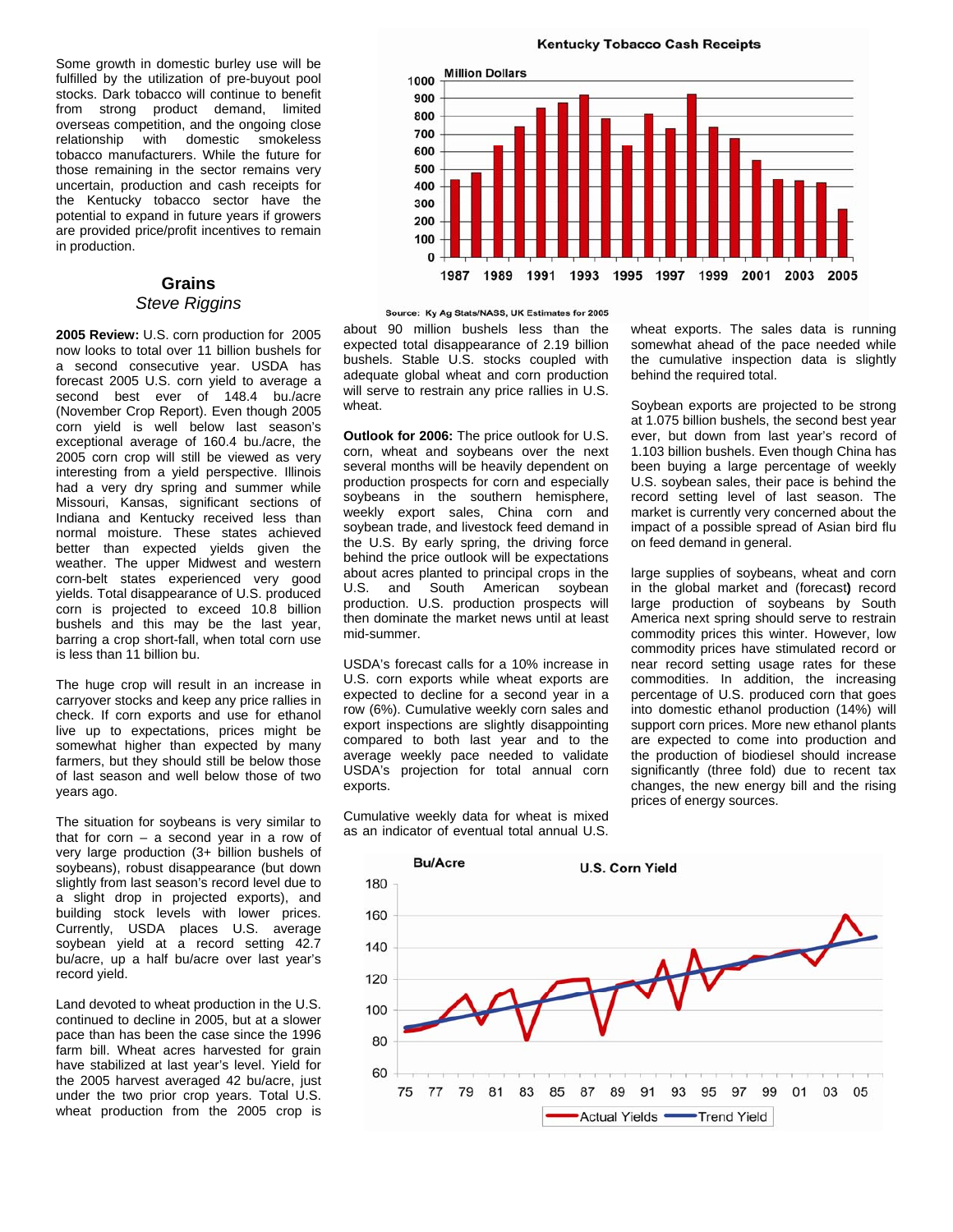### **Livestock and Meats**  *Lee Meyer and Kenny Burdine*

**2005 Review**: Consumer demand and trade have been key economic factors impacting the prices of beef, pork, chicken and goat. In general, 2005 has been a profitable year for many of those in the meat industry. Hog, poultry and feeder cattle producers had profitable years. Feedlots in general have not done well in spite of low feed costs. The Livestock Marketing Information Center estimates that feedlots have lost money in seven out of the past 10 months.

Cattle: Most analysts thought that 2004 was going to be the top feeder cattle price year in this cattle cycle. Feeder cattle prices were up 15% from 2003, with steers averaging about \$105 at Oklahoma City. However, we were wrong and 2005 prices moved even higher, as they were up \$5 per cwt. from the 2004 level.

For the year, cattle slaughter was down slightly, but higher weights modestly increased total beef supplies. Demand may have declined slightly, but still remained strong for the year. The amount of beef available to U.S. consumers was boosted by increased imports, which totaled about 11 pounds per person out of the 67 total. Slaughter cattle prices averaged in the upper \$80s, with the lowest prices during the third quarter at \$82/cwt., and the highest prices in the low \$90s late in the last quarter of the year. Feeder cattle prices were also at very high levels. The highest prices for the year were in May and June, Kentucky prices for 500 to 600 lb. steers and will average over \$120/cwt. for the year.

Hogs: Prices dropped slightly (about \$2/cwt., to \$49/cwt. live weight basis) from the 2004 level in 2005, but still stayed at profitable levels. According to data from the Kentucky Farm Business Management program, the five year average cost of production is about \$38/cwt. so 2005 will have been another profitable year. While production for the year was up slightly, per capita supplies actually dropped by 1.5 pounds as exports rose by 22% for the year.

**Broilers:** Chicken production stayed on its long term track with another year of increasing production. For 2005, production was up almost 4% from the 2004 level. The 12 city, wholesale broiler price actually dropped slightly in 2005, averaging about \$.73 per pound. Exports continued to rise, jumping by 12%.

Goats: The goat enterprise in Kentucky seems to be maturing. Though year-to-year comparisons are not available, production is probably continuing to expand modestly. Prices have been strong. The benchmark



**Ky Feeder Cattle Prices** 

price of 40-60 lb. kids at San Angelo, Texas averaged \$98/cwt. in 2003, and increased to \$123/cwt. for 2005. Kentucky prices – for kids sold at the special Graded and Tel-O-Auction sales have been at similar levels, with the highest prices from December to May, followed by declines of \$15 to \$20 per cwt. into the summer and fall.

#### **Outlook for 2006**:

Cattle: The small increases in U.S. cattle numbers leave little room for dramatic increases in beef production. In fact, if herd managers expand their cow herds as expected, the heifers held for replacements will actually cause slaughter from domestic sources to decline.

The reality is that the U.S. does not have an isolated beef system. It is a North American system with the U.S. as its leader. Mexican imports add about 4% to the U.S. feeder cattle supply. Before the BSE problem, Mexico was the third largest buyer of U.S. beef. It is currently first, given the trade embargo to the Pacific Rim countries. Canada is also an important part of the beef supply equation, sending both slaughter cattle and processed beef to the U.S.

For 2006, beef production in the U.S. is likely to increase 2% to 4%. Slaughter cattle prices are forecast to drop about \$5 per cwt. but will still be at historically high levels. Feedlots will still struggle to earn a profit because of the high prices they have paid for feeders late in 2005 to be marketed during the first half of 2006. The low prices for feed grains and protein have been positive factors.

Feeder cattle prices will continue at strong levels on the strength of high slaughter cattle prices, but will be lower than 2005. The fact that, from feedlots' perspectives, feeder cattle prices have been too high and that feeding costs for all of 2006 (corn, fuel, etc.) are likely to increase a small amount will cause feeder cattle prices to be \$5 to \$10 per cwt. lower for 2006.

Longer run prices will be affected by the continuing expansion phase of the cattle cycle begun in 2004. Still, prices are expected to remain at profitable levels for three to five years, before supplies increase to burdensome levels and put significant downward pressure on prices. A drop in consumer demand is the key risk factor.

Hogs: Pork production for 2006 is expected to increase by 1% to 3%. Prices will decline unless the production increases are offset by stronger demand. While domestic demand has been slipping, the USDA projects continued strong net exports for 2006 – taking a total of about 8% of production.

Prices for the year will be 5% to 8% under the 2005 level, averaging in the low \$60s per cwt. of carcass. This is about \$45 to \$50/cwt. on a live weight basis and is still at profitable levels for most producers.

Broilers: The year 2006 is not expected to be much different for the chicken market. U.S. production will continue to climb. Kentucky will continue to add production capacity, increasing more quickly than the 3% forecast for the entire U.S. Trade will again be a key price-determining factor. Most likely, broiler prices will continue in the low \$70s.

Goats: The goat market will continue to be strong, following the other meats with continued strength of demand and growing ethnic populations. Prices for 40-60 lb., Selection 2 kids should average in the \$120s per cwt., with the typical seasonal pattern of the highest prices in the first half of the year. Many Kentucky goat producers will not receive prices even close to the \$120/lb. mark because of the still poorly developed market system they use. However, those who participate in the "Graded and Tel-O-Auction" sales can expect very competitive prices.